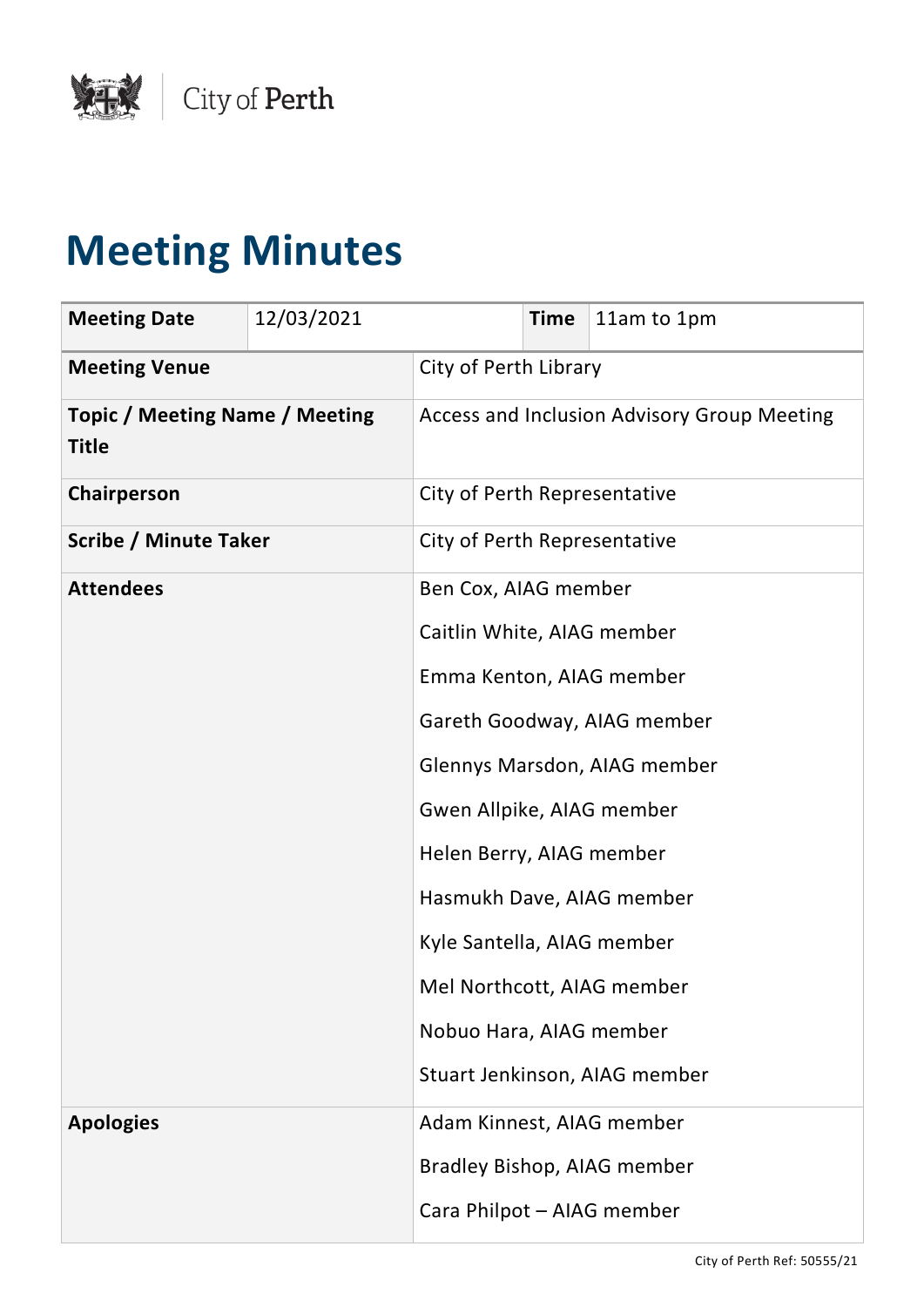|                     | David Vosnacos, AIAG member                      |
|---------------------|--------------------------------------------------|
|                     | Elena Bredemeyer, AIAG member                    |
|                     | Holly Gretton, AIAG member                       |
|                     | Rachel Spinks, AIAG member                       |
|                     | <b>Richard Struik, Department of Communities</b> |
| <b>Interpreters</b> | Tahlicia Osei Poku - Access Plus WA              |
| <b>Guests</b>       | Natalie Turner, City of Cockburn                 |

## **Agenda Items**

| 1. | <b>Welcome, Acknowledgement to Country</b>                                                                                                                                                                                           | 11.00 |
|----|--------------------------------------------------------------------------------------------------------------------------------------------------------------------------------------------------------------------------------------|-------|
|    | The City welcomed all members, including new members, to the<br>March AIAG Meeting and introduced Natalie Turner from City of<br>Cockburn.                                                                                           |       |
|    | The City carried out an Acknowledgement to Country.                                                                                                                                                                                  |       |
|    | Each member introduced themselves via a roundtable introduction<br>and also completed an icebreaker activity.                                                                                                                        |       |
| 2. | Follow up of actions from January meeting                                                                                                                                                                                            | 11.30 |
|    | An Action List was provided to members and updates were provided<br>for the following numbered actions.                                                                                                                              |       |
|    | Actions discussed included:                                                                                                                                                                                                          |       |
|    | • Working Group - hoteliers [Action 1];<br>Investigating transportable changing place facilities [Action 2];<br>$\bullet$<br>and<br>• Survey invites to AIAG members [Action 4].                                                     |       |
|    |                                                                                                                                                                                                                                      |       |
|    | Action 1 - This discussion is part of a wider discussion about hotel<br>accessibility, and an action has been put into the City's DAIP in<br>relation to the proposed bid for the Special Olympics to be hosted in<br>Perth in 2027. |       |
|    | Action 2 - This matter has been escalated to management within the<br>City to examine procurement costs and for further investigation.                                                                                               |       |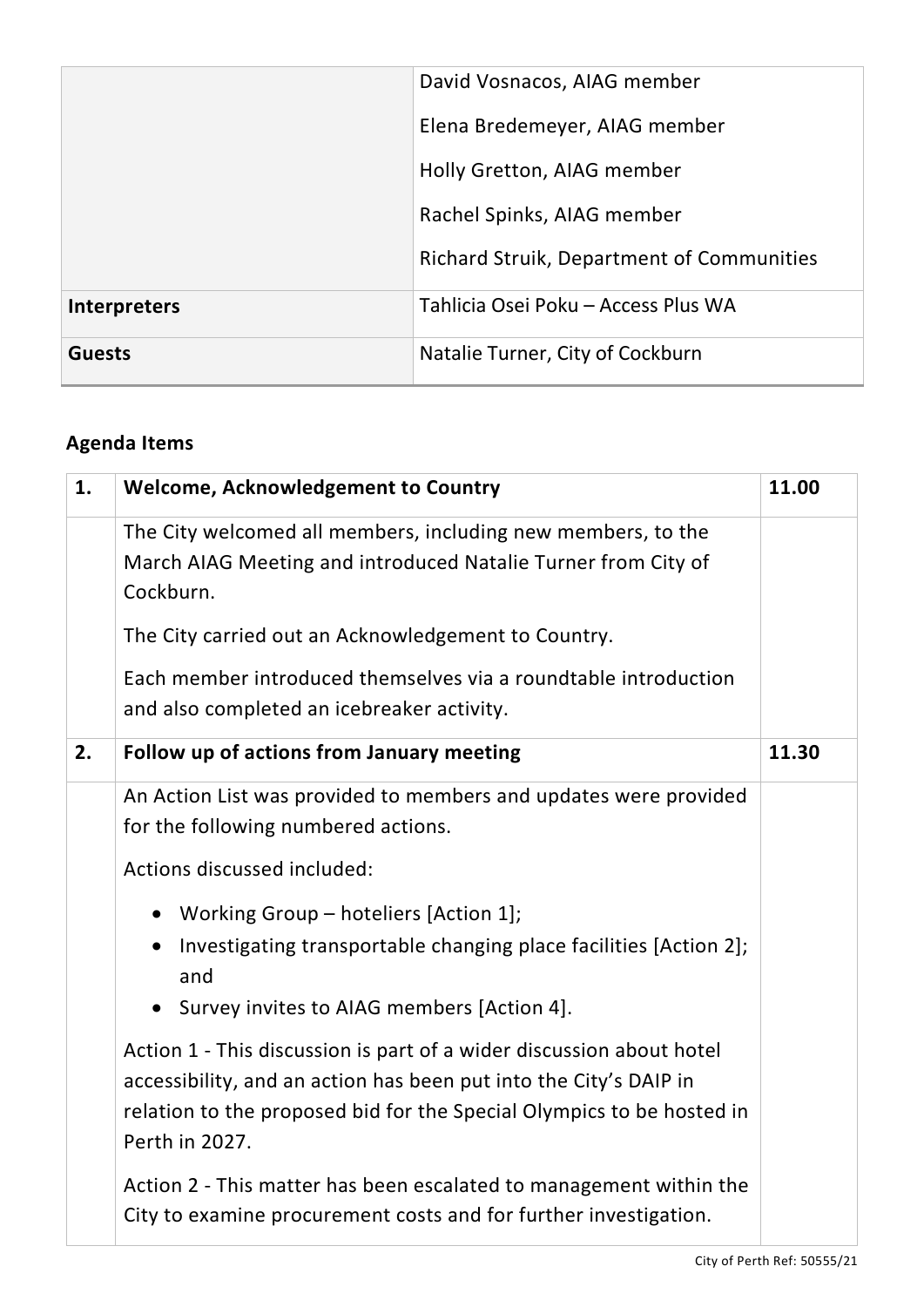|    | There are two accredited Change Place facilities in Perth city. An                                                                                                                                                                                                                                                                 |       |
|----|------------------------------------------------------------------------------------------------------------------------------------------------------------------------------------------------------------------------------------------------------------------------------------------------------------------------------------|-------|
|    | action has been inputted into the City's drat DAIP 2021 - 2025 to                                                                                                                                                                                                                                                                  |       |
|    | investigate additional sites for Changing Place facilities.                                                                                                                                                                                                                                                                        |       |
|    | <b>ACTION: City to send information about Change Place Facilities</b>                                                                                                                                                                                                                                                              |       |
|    | Locations and information about MLAK keys to AIAG members.                                                                                                                                                                                                                                                                         |       |
|    | Action 4 - These surveys will be sent separately to previous and to<br>current members.                                                                                                                                                                                                                                            |       |
| 3. | <b>Agenda Items for Discussion</b>                                                                                                                                                                                                                                                                                                 |       |
|    | 3.1 April School Holidays and Wellington Square Launch                                                                                                                                                                                                                                                                             | 11.35 |
|    | <b>April School Holidays</b>                                                                                                                                                                                                                                                                                                       |       |
|    | A representative from the City attended the meeting to update the<br>AIAG members on an event to be held in the City at Forrest Chase<br>called "Free to Play Perth".                                                                                                                                                              |       |
|    | The event will run on the Easter long weekend $(3^{rd} – 5^{th}$ of April)<br>from 11am-5pm each day.                                                                                                                                                                                                                              |       |
|    | There will be games such as pinball machines and air hockey. Most<br>of the games will have some accessibility with regards to the varying<br>heights available to undertake the activities.                                                                                                                                       |       |
|    | Local business owners will have stalls.                                                                                                                                                                                                                                                                                            |       |
|    | Accessible toilets will be available and ramps in Forrest Chase will be<br>left unobstructed.                                                                                                                                                                                                                                      |       |
|    | There will be no stage entertainment.                                                                                                                                                                                                                                                                                              |       |
|    | <b>Wellington Square Launch</b>                                                                                                                                                                                                                                                                                                    |       |
|    | The City will have a community launch for Wellington Square which<br>has recently been refurbished. The launch will occur on Saturday<br>10 <sup>th</sup> April from 11am-4pm and will showcase the new space present<br>and the facilities, such as the intergenerational playground which<br>has been designed to be accessible. |       |
|    | At the launch there will be amusement rides, archery, mini golf,<br>climbing walls, basketball workshops and other activities. There will<br>also be food trucks.                                                                                                                                                                  |       |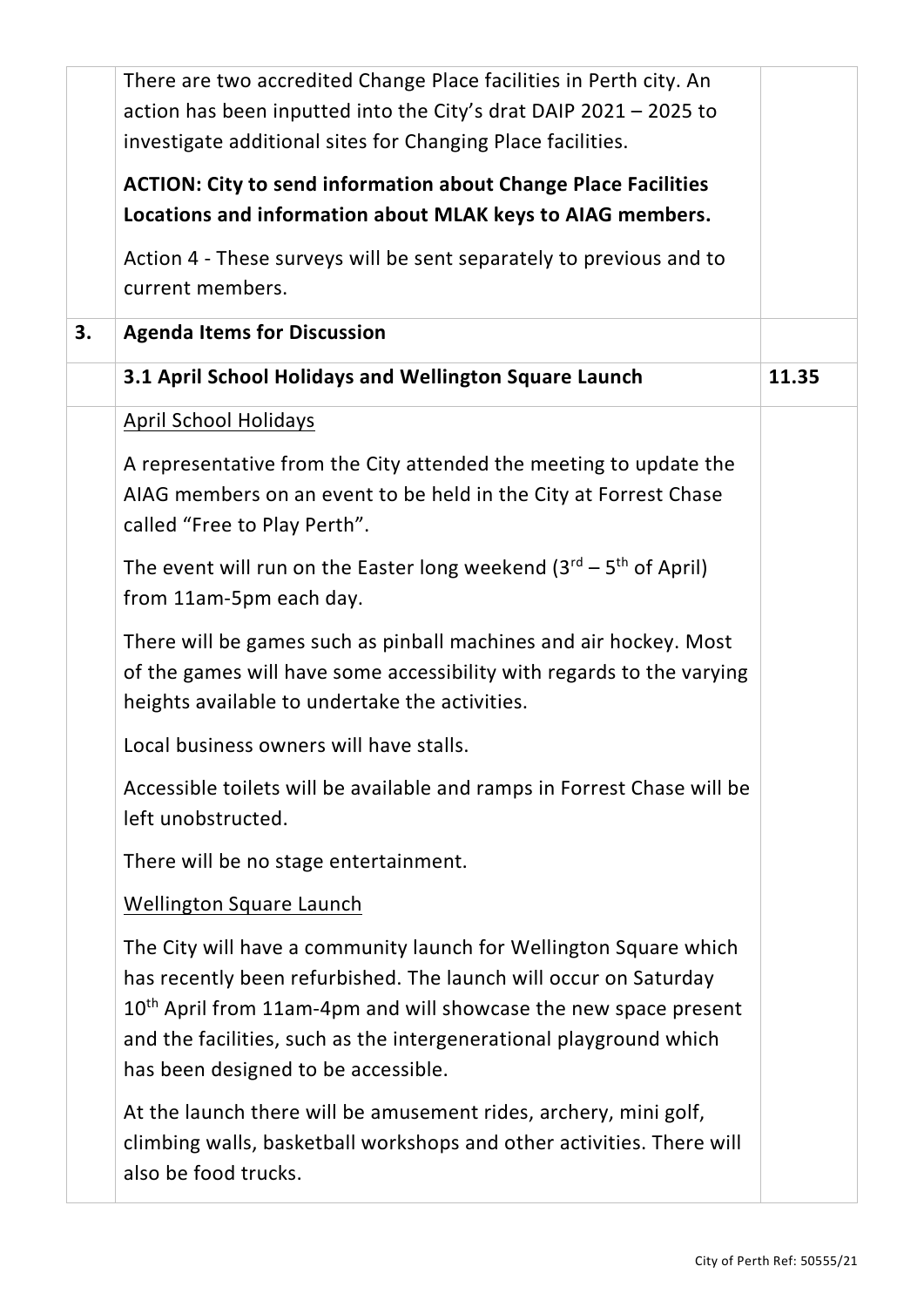The Lord Mayor will attend and an AUSLAN Interpreter will be available for this.

The AIAG members enquired about accessibility to activities and food trucks that will be placed on the grass. Members were informed that Wellington Square has been designed in such a way to promote accessibility to certain areas.

Emma asked if there would be accessibility for children in wheelchairs to use some of the rides. Emma suggested the City contact WESA to see if an accessible wheelchair basketball workshop could be run.

Hasmukh asked if there would be accessibility for those children with a vision impairment. The City suggested that a possibility could be to reach out to a volunteer service who could provide assistance in engaging with the activities.

The AIAG members mentioned that there seemed to be a lack of accessible and inclusive activities. The City will investigate further. The City will also provide dedicated viewing spots to promote accessibility for some event attendees.

There was also discussion about events in general and live/streaming opportunities to promote inclusivity. The City has provided streaming opportunities for events in the past. This particular event is of a smaller scale and the City will engage social media.

**ACTION: City to check accessible matting for grass.**

**ACTION: City to look at qualified volunteer service requiring assistance (vision impairment).** 

**ACTION: Investigate wheelchair basketball – WESA.**

**ACTION: Emma to share WESA contact with City.**

**ACTION: City to investigate more accessible and inclusive activities.**

**ACTION: Investigate further streaming opportunities for City of Perth events.**

**3.2 Wellington Square Activation Action Plan Engagement 12.00**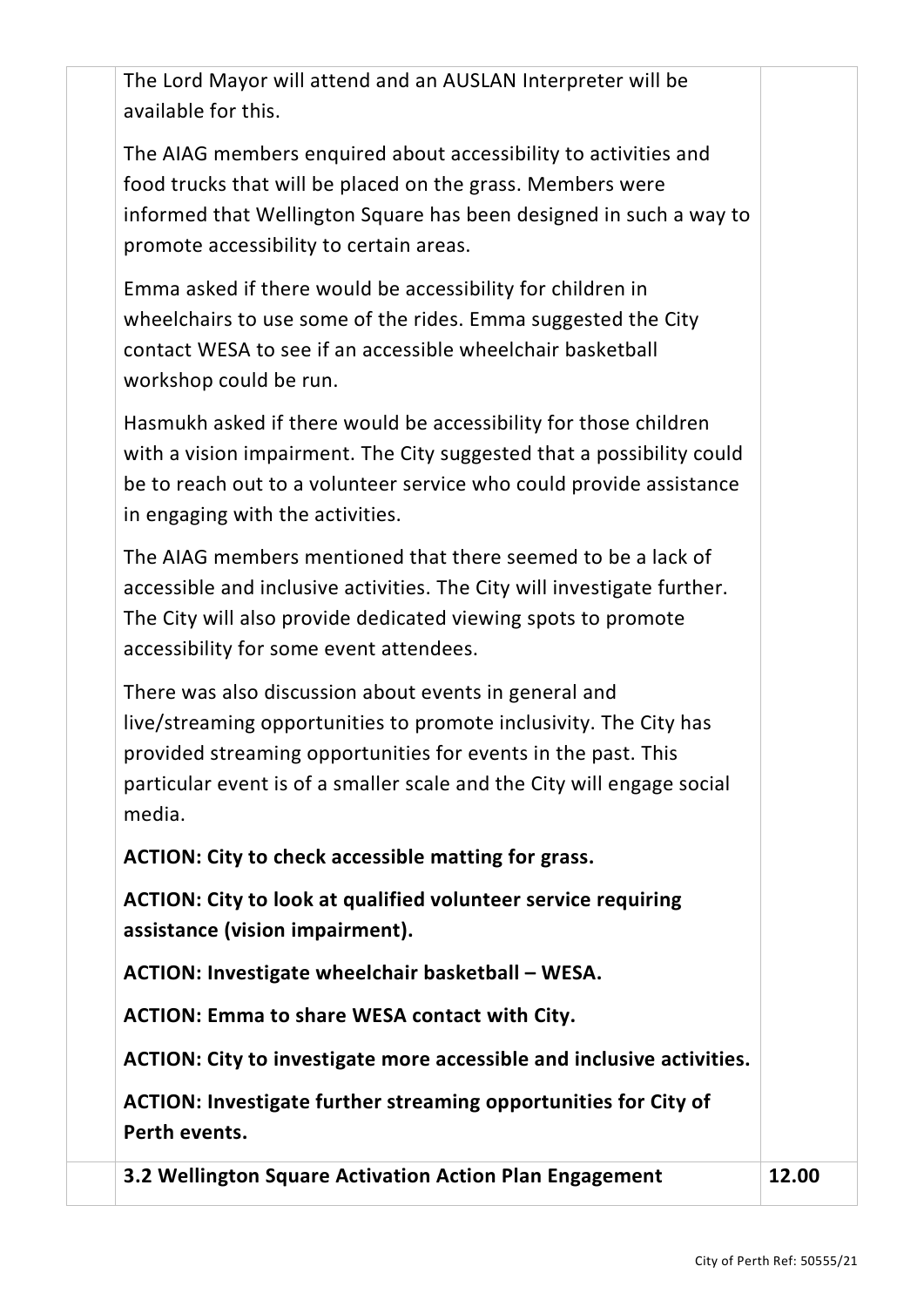A representative from the City discussed the initial plans to activate the area in Wellington Square. The City is implementing an Action Plan to ensure activation of the place and encourage the community to utilise the space.

The City is gauging feedback to flag any concerns with regards to accessibility in the activation of the space.

The City confirmed that there is appropriate signage available in Wellington Square for accessibility of facilities and art pieces. However, a suggestion was made for there to be braille included in some of the signage.

The City confirmed that pathways in Wellington Square pathways have been designed to provide accessibility to all tables and that the pathways have smooth surfaces.

There was discussion about state sporting associations and whether they could utilise the sporting facilities at Wellington Square for accessible sports.

Glennys suggested the City contact the East Perth Community Group for ideas on how to engage the community and activate the area.

The City confirmed that ACROD parking is available at Wellington Square and that there is also an accessible self-cleaning toilet available.

The City will investigate Twilight Markets for Wellington Square.

Feedback from AIAG members included the below:

- o The City's planning team investigate braille for signage.
- o The City contact East Perth Community Group for ideas on how to engage/activate area.
- o The City investigate a walk through with construction and AIAG before next AIAG Meeting.
- $\circ$  International Day of People with Disability The City investigate an accessible sports activities segment as part of Torch Run.
- o The City investigate changing the location of Hawkers Market for each month.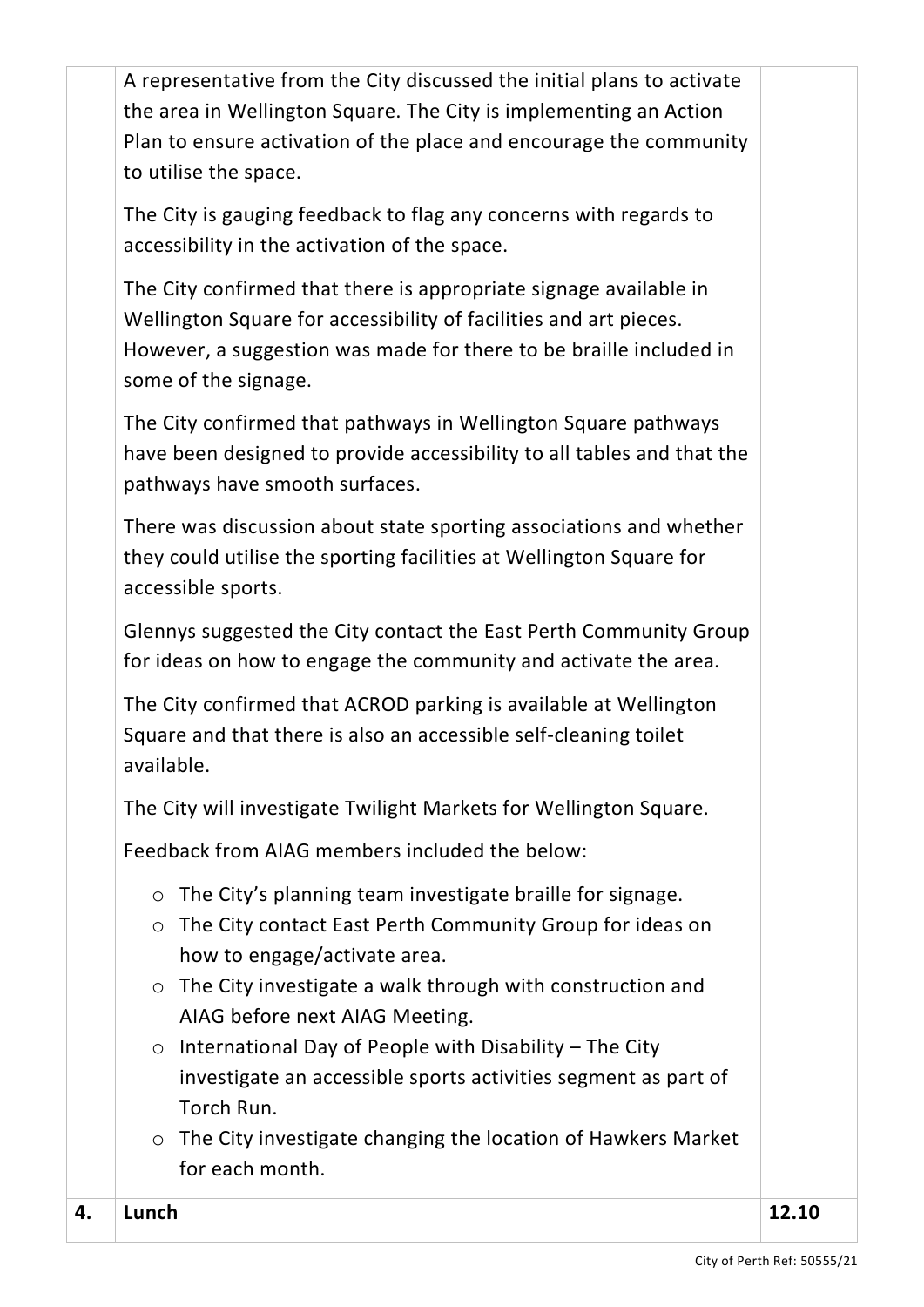| 5. | <b>Agenda Items for Discussion (continued)</b>                                                                                                                                                                                                                                                                                                           |       |
|----|----------------------------------------------------------------------------------------------------------------------------------------------------------------------------------------------------------------------------------------------------------------------------------------------------------------------------------------------------------|-------|
|    | 5.1 ACROD Parking                                                                                                                                                                                                                                                                                                                                        | 12.20 |
|    | A representative from the City attended the AIAG meeting to<br>confirm that ACROD Bays are now free (all no fee payable)<br>throughout the CBD for current ACROD permit holders. However,<br>time limits still apply.                                                                                                                                    |       |
|    | The City is now in line with other councils and states in providing<br>free ACROD parking.                                                                                                                                                                                                                                                               |       |
|    | The City's parking officers have received positive feedback from<br>permit holders since the introduction of the free ACROD parking.                                                                                                                                                                                                                     |       |
|    | There was discussion from the AIAG members about the short time<br>allocated for certain on-street ACROD bays. AIAG members<br>mentioned that a half hour allocation does not provide enough time<br>for set down and to go about activities in the CBD. A consensus of<br>changing half hour ACROD bays to one hour was suggested for<br>investigation. |       |
|    | ACTION: The City will update the City of Perth Parking website to<br>explain more clearly the time allocations available for ACROD<br>holders in light of the fees being lifted.                                                                                                                                                                         |       |
|    | <b>ACTION: The City will investigate timings for ACROD parking bays</b><br>in the CBD with the potential of increasing the time limit from half<br>an hour to 1 hour.                                                                                                                                                                                    |       |
|    | 5.2 City of Cockburn Disability Reference Group                                                                                                                                                                                                                                                                                                          | 12:35 |
|    | Natalie from the City of Cockburn provided an overview of their<br>Access and Inclusion Group, including their achievements in co-<br>designing ACROD parking signage and advertising and promo for<br>their group.                                                                                                                                      |       |
|    | The City of Cockburn's Access and Inclusion Group conducted a goal<br>setting workshop earlier in the year and decided it would be<br>beneficial to find out what other Access and Inclusion Groups in<br>local government were doing and how they run.                                                                                                  |       |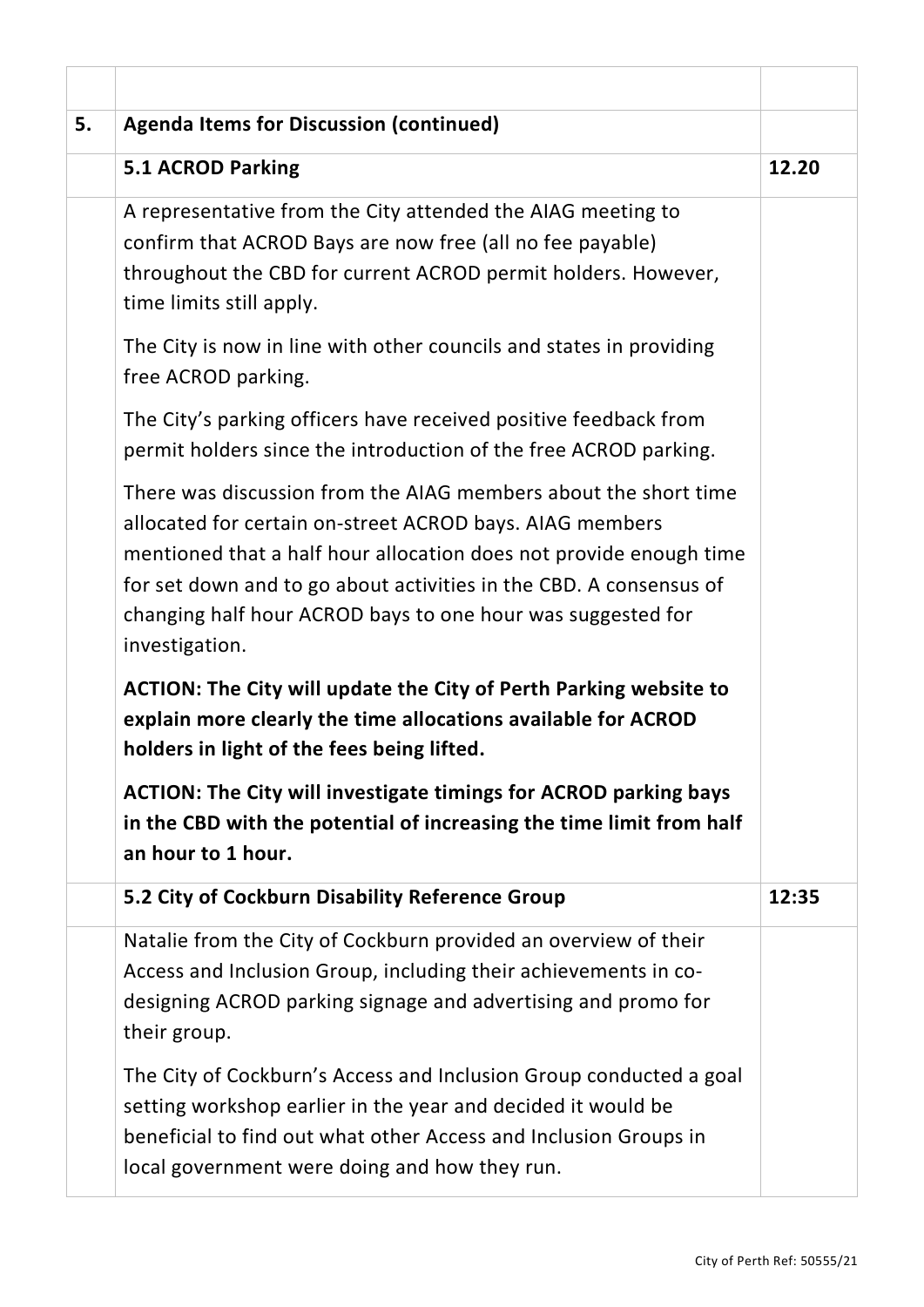|   | <b>ACTION: City of Cockburn will send link to City of Cockburn Access</b>                                                                                                                                                                                                                                                                                                          |  |  |
|---|------------------------------------------------------------------------------------------------------------------------------------------------------------------------------------------------------------------------------------------------------------------------------------------------------------------------------------------------------------------------------------|--|--|
|   | and Inclusion newsletter subscription to City.                                                                                                                                                                                                                                                                                                                                     |  |  |
| 6 | <b>General Business/ Other updates</b>                                                                                                                                                                                                                                                                                                                                             |  |  |
|   | 6.1 Community Engagement in the City of Perth                                                                                                                                                                                                                                                                                                                                      |  |  |
|   | A City of Perth Representative provided an update on the Equity,<br>Diversity and Inclusion Framework.                                                                                                                                                                                                                                                                             |  |  |
|   | The City is developing this framework to define City of Perth's<br>principles. It is an overarching framework that will encompass the<br>City's Reconciliation Action Plan, Disability, Access and Inclusion<br>Plan as well as the LGBTQIA+ Plan. The Framework will convey the<br>City's role in increasing visibility and inclusion of communities within<br>the City of Perth. |  |  |
|   | The Framework will involve community consultation which will<br>involve presenting the community with three workshops to be run<br>by the City as well as an online questionnaire for members of the<br>community to complete. The City will also be providing training to<br>internal staff on Diversity and Inclusion.                                                           |  |  |
|   | A special workshop with AIAG Members will be held in early April to<br>discuss the Framework.                                                                                                                                                                                                                                                                                      |  |  |
|   | <b>ACTION: The City will send questionnaire link and workshop details</b><br>to AIAG members.                                                                                                                                                                                                                                                                                      |  |  |
|   | ACTION: The City will allocate one of the workshops to have an<br><b>AUSLAN interpreter.</b>                                                                                                                                                                                                                                                                                       |  |  |
|   | ACTION: The City will send a meeting invite to AIAG members for<br>the special workshop.                                                                                                                                                                                                                                                                                           |  |  |
|   | 6.2 DAIP $2021 - 2025$                                                                                                                                                                                                                                                                                                                                                             |  |  |
|   | A City of Perth Representative provided the AIAG with an update on<br>the City's new DAIP. The new DAIP 2021-2025 will be going to the<br>Council Meeting in April for it to be endorsed so it can go out for<br>public consultation.                                                                                                                                              |  |  |
|   | The City informed members that volunteers for the City, including<br>AIAG Members, will now have access to EAP (Employee Assistance<br>Program).                                                                                                                                                                                                                                   |  |  |